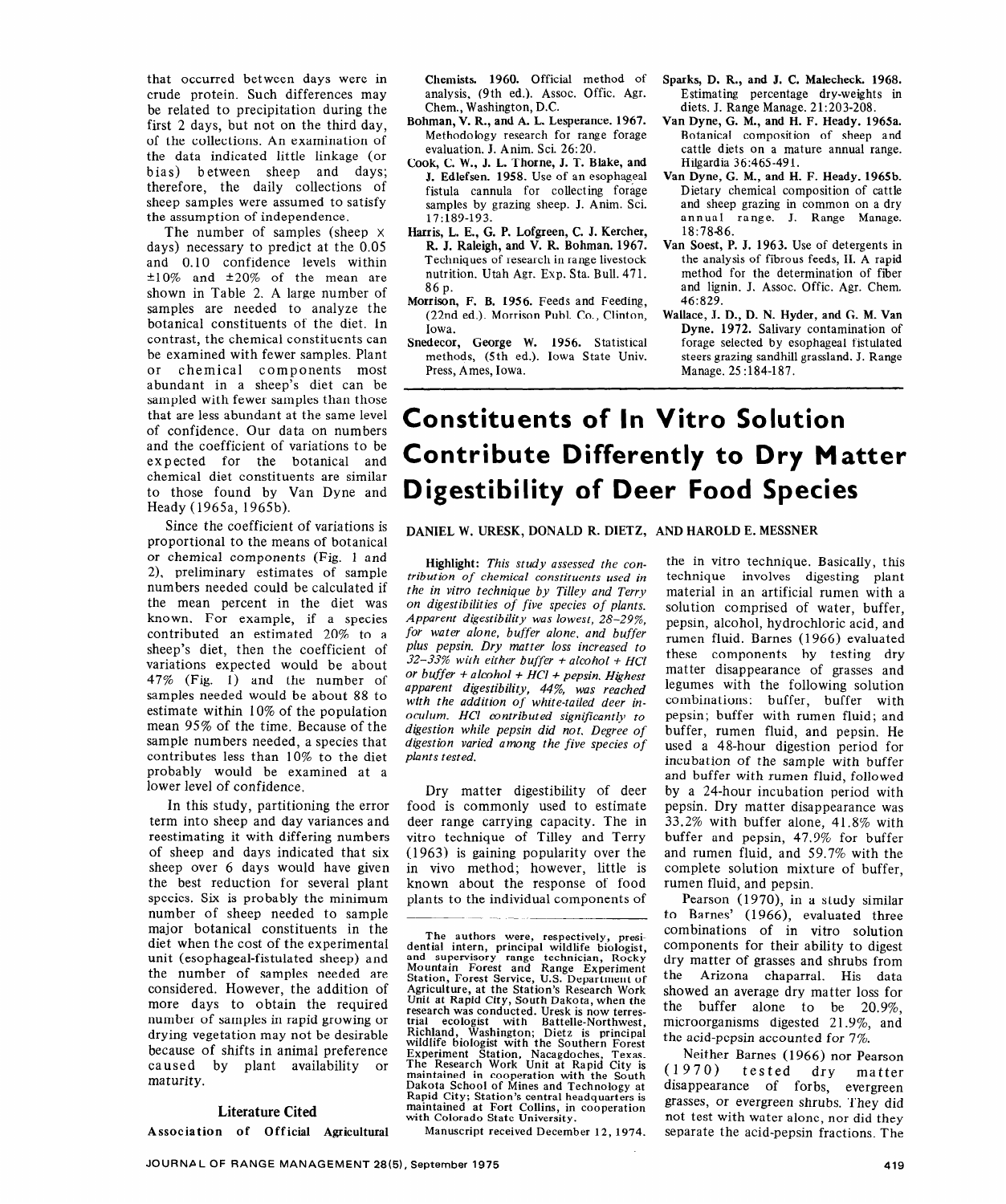**Table 1. Mean dry-matter digestibilities (%) for five species of plants determined with six treatment solutions.** 

| Solution                                        | Chokecherry | Western<br>varrow | Roughleaf<br>ricegrass | Cream<br>peavine | Kinnikinnick | Solution<br>mean <sup>1</sup> |
|-------------------------------------------------|-------------|-------------------|------------------------|------------------|--------------|-------------------------------|
| Distilled water                                 | 22.6        | 21.2              | 25.0                   | 26.5             | 43.1         | 27.7a                         |
| Buffer                                          | 22.7        | 25.8              | 22.9                   | 30.4             | 43.2         | 29.0a                         |
| $Buffer + pepsin$                               | 23.4        | 26.5              | 24.5                   | 30.0             | 42.5         | 29.3a                         |
| $Buffer + alcohol + HCl$                        | 25.8        | 26.5              | 27.0                   | 35.0             | 47.2         | 32.3 <sub>b</sub>             |
| $Buffer + alcohol + HCl + pepsin$               | 24.9        | 29.4              | 28.9                   | 36.3             | 47.4         | 33.4 <sub>b</sub>             |
| $Buffer + alcohol + HCl + pepsin + rumen fluid$ | 38.2        | 40.2              | 44.4                   | 47.4             | 50.2         | 44.1c                         |
| Species mean <sup>1</sup>                       | 26.3k       | 28.3k             | 28.8k                  | 34.21            | $45.6 \; m$  |                               |

<sup>1</sup> Means were grouped by Duncan's Multiple Range Test. Means of solutions (columns) and species (rows) followed by common letter designation were not significantly different ( $\alpha$  = 0.05).

purpose of this study was to determine how digestibility ratings of selected Black Hills plants are affected by various components of the Tilley and Terry (1963) technique.

## Study Area and Methods

Plant materials consisting of leaves and stems of five species of plants were collected during November 1970 from the Black Hills Experimental Forest, 50 kilometers west of Rapid City, S. Dak., at an elevation of 1,768 meters. The plant material tested for digestibility consisted of dead herbage from cream peavine (Lathyrus *ochroleucus* Hook) and western yarrow *(Achilles millefolium* L.), and live herbage from roughleaf ricegrass *(Oryzopsis asperfolia* Michx.) and kinnikinnick *(Arctostaphylos uva-ursi*  (L.) Spreng.). Stems from dormant chokecherry *(Prunus virginiana L.)* were also tested.

The plant species selected are representative of several major groups of fall foods eaten by deer in the ponderosa pine *(Pinus ponderosa*  Laws.) habitat type. Cream peavine is a highly palatable legume while western yarrow is an important forb in the deer diet. Roughleaf ricegrass remains green throughout the fall and winter as does the evergreen prostrate shrub -kinnikinnick-both staple dietary items. Chokecherry twigs are a favorite food of white-tailed deer on the area.

The plant material was air dried, then ground in a Wiley mill to pass through a l-mm screen mesh size. A 0.5-g sample was placed into a lOO-ml centrifuge tube. Each plant species was tested in duplicate, and a minimum of five controls (tubes with no plant material added, but subjected to the complete in vitro procedure) were included in each digestion run.

The six test solutions were as follows:

- 1. Distilled water only;
- 2. Buffer solution kept at pH 6.7-6.9 (Tilley and Terry, 1963);
- 3. Buffer solution with the addition (after 48 hours) of isoamyl alcohol and 2.2 N hydrochloric acid (HCl);
- 4. Buffer plus the addition of pepsin after 48 hours;
- 5. Buffer with the addition (after 48 hours) of isoamyl alcohol, 2.2 N HCl, and pepsin; and
- 6. The complete solution, including the addition of rumen fluid collected from white-tailed deer *(Odocoileus v irginianus da co tensis* Goldman and Kellogg).

All samples were maintained at 39'C for the two 48-hour periods. Following incubation, all samples were filtered under vacuum. The filter containers were oven dried and weighed.

The results were subjected to a two-way analysis of variance with repeated measurements (Dixon and Massey, 1969) and Duncan's Multiple-Range Test (Woolf, 1968) with all tests at  $\alpha$  = 0.05 level.

The weight of residue in the controls was subtracted from residue in containers, and loss of weight during the digestion process reported as dry matter disappearance, or apparent dry matter digestibility.

## Results and Discussion

Duncan's Multiple-Range Test separated the results from the six solutions into three groups (Table 1). Dry-matter disappearance for the lowest group (water, buffer, and buffer + pepsin) was  $27.7 - 29.3\%$ . The addition of isoamyl alcohol and hydrochloric acid to the buffer solution alone and to the buffer plus pepsin solution significantly increased  $(\alpha = 0.05)$  dry matter disappearance to 32.3 and 33.4%, respectively. There was no significant difference between the buffer  $+$  HCl and buffer  $+$  HCl  $+$ pepsin solutions, however, indicating that HCl contributes a significant portion to the total digestibility of forage, while pepsin contributes insignificantly.

Pepsin, which breaks down protein, may have contributed insignificantly because of the low protein values generally found in dormant or dead plants. However, neither kinnikinnick nor roughleaf ricegrass (both green, living, and presumably higher in protein) showed a response with the addition of pepsin.

When the forage samples were inoculated with rumen fluid, following the complete procedure of the in vitro technique, dry-matter loss increased to an average of 44.1%, an increase of 14.8- 16.4 percentage points over the first group and 10.7- 11.8 percentage points above the second group. These results follow a trend similar to that found by Pearson (1970).

Chokecherry, western yarrow, and roughleaf ricegrass were similar in dry-matter loss among treatments (Table 1). Cream peavine, which had a mean of 34.2% dry-matter loss, was significantly more digestible. Kinnikinnick, however, had the highest dry-matter loss, 45.6%, which may be partially accounted for by its evergreen growth habits. Kinnikinnick was significantly more digestible than all other species of plants. There were no significant treatment-species interactions.

Of major importance is the relatively high dry-matter disappearance of all the plant groups in distilled water, ranging from a low of 21.2% for western yarrow to a high of 43.1% for kinnikinnick. The high solubility of kinnikinnick in water indicates a high intra-cellular carbohydrate and mineral content. This may be a reason kinnikinnick is one of the most important browse species during winter on pine sites in the Black Hills (Hill, 1946). Although kinnikinnick was the most digestible of the plants tested, microbial action only increased in vitro digestibility from 47.4 to 50.2 percentage points. In other words, the solution mixture of buffer + alcohol +  $HC1$  + pepsin accounted for 94% of the dry-matter